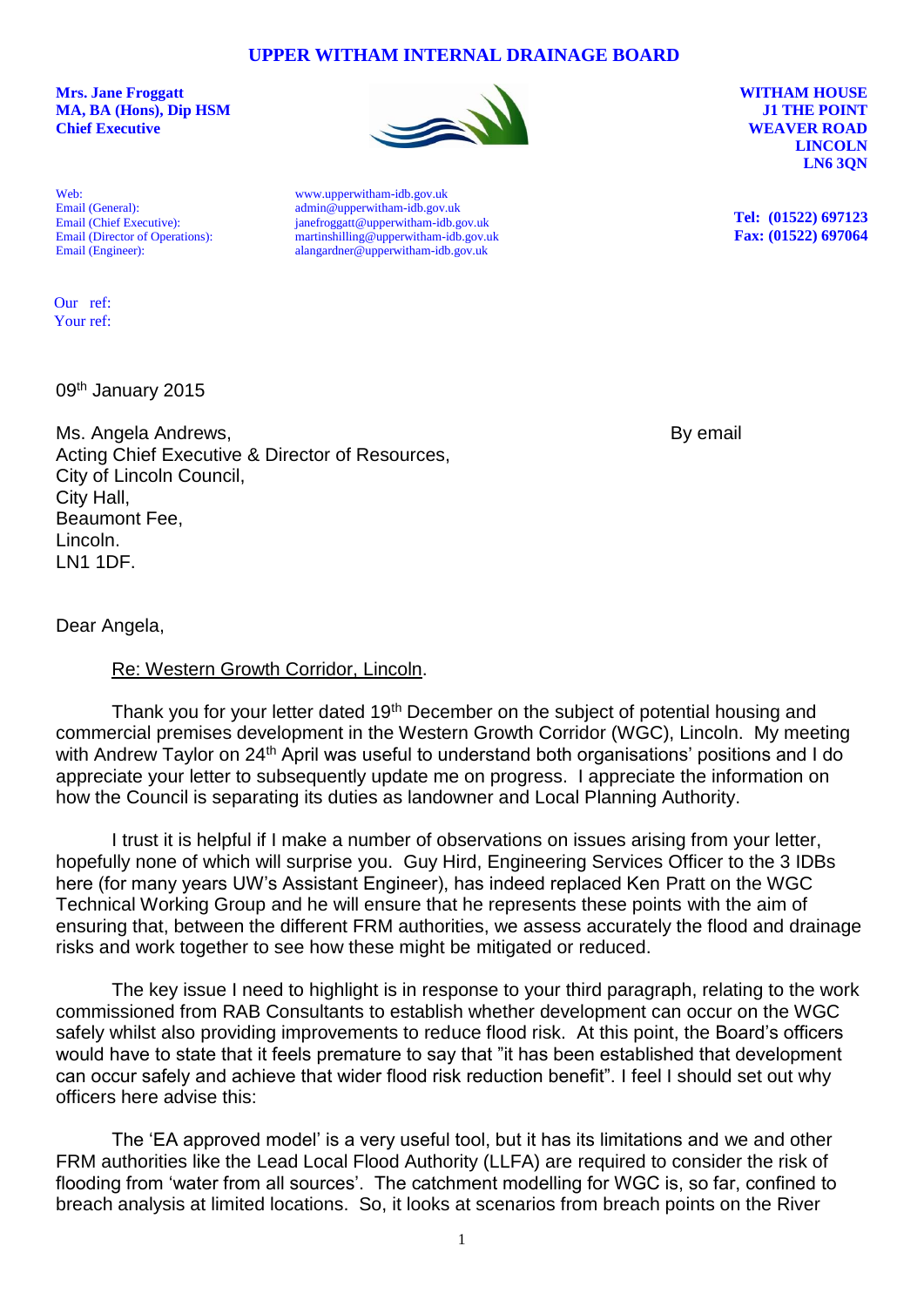Witham. It does not take into account the very complex nature of the existing pumped land drainage system which serves not only the WGC site but also urban Lincoln and a large rural area. These other (non main river) watercourses plus the risk of flooding from groundwater and surface water do also need to be considered before we can all say that 'development can occur safely'. In summary, a full flood risk assessment would consider all the risks to the site, namely:

- breach from high level gravity River Witham system.
- exceedence of the capacity of the high level gravity River Witham system.
- exceedence of the capacity of the existing pumped drainage system within the site.
- exceedence of the capacity of the existing pumped drainage system that can affect the site.
- failure of the existing pumped drainage system within the site.
- failure of the existing pumped drainage system that can affect the site.
- exceedence of the capacity of the River Trent, as this is at a higher level than the River Witham and is tidal (flood levels over 1.2m higher).
- $\bullet$  a multiple scenarios model e.g. in a major event when IDB pumping stations are beaten, the River Witham is in full flow, electricity power cut massively reduces pump capacity and a breach occurs.

You mention in your letter the potential improvements (e.g. embanking) which could be undertaken along the Board maintained Coulson Road Drain. I am advised that the modelling work to date has been 'high level only' (a desk top exercise) and has not yet considered the practicality and cost of any embankment works or the effect on the existing drainage system and potential impact on how it functions. The issues that need to yet be worked through include:

- the proposed line of the embankment, as this affects numerous roads (including two crossings of Tritton Road).
- assessment of how the proposed line of embankment would impact upon access to existing properties and businesses.
- whether the line of embankment proposed impedes access to the Board's watercourses and assets.
- assessment of the impact of an embankment on the Board's ability to maintain watercourses (e.g. plant access).
- what additional structures and controls may be required to enable the surface water system to work.

On your fourth paragraph, suggesting that the Technical Working Group now sets the key parameters and scope of a Flood Risk and Drainage Strategy, I am in full agreement and this would then help us to jointly agree where 'the line on the plan can be drawn'. However, moving to commission a master plan from this, as set out in paragraph 5, should really follow on from the points I outlined above being first worked through jointly and resolved.

I would like to assure you that, whilst the Board's position is indeed to in principle oppose development in a flood plain, the Board has discussed the potential WGC development over a considerable period of time and is committed to officers participating fully and constructively to advise you as the LPA (and LCC as the LLFA) on how best to quantify flood and drainage risks on the WGC site and how best to reduce those risks.

Although there is nothing new in the content of this letter, I do appreciate that it may be useful if the detail could be talked through and presented informally between our respective officers. I have suggested to Guy Hird that you and I, plus a couple of each of our staff, might find it useful to meet here informally and have a presentation and Q&A session. If you feel this would be useful, we can set this up shortly.